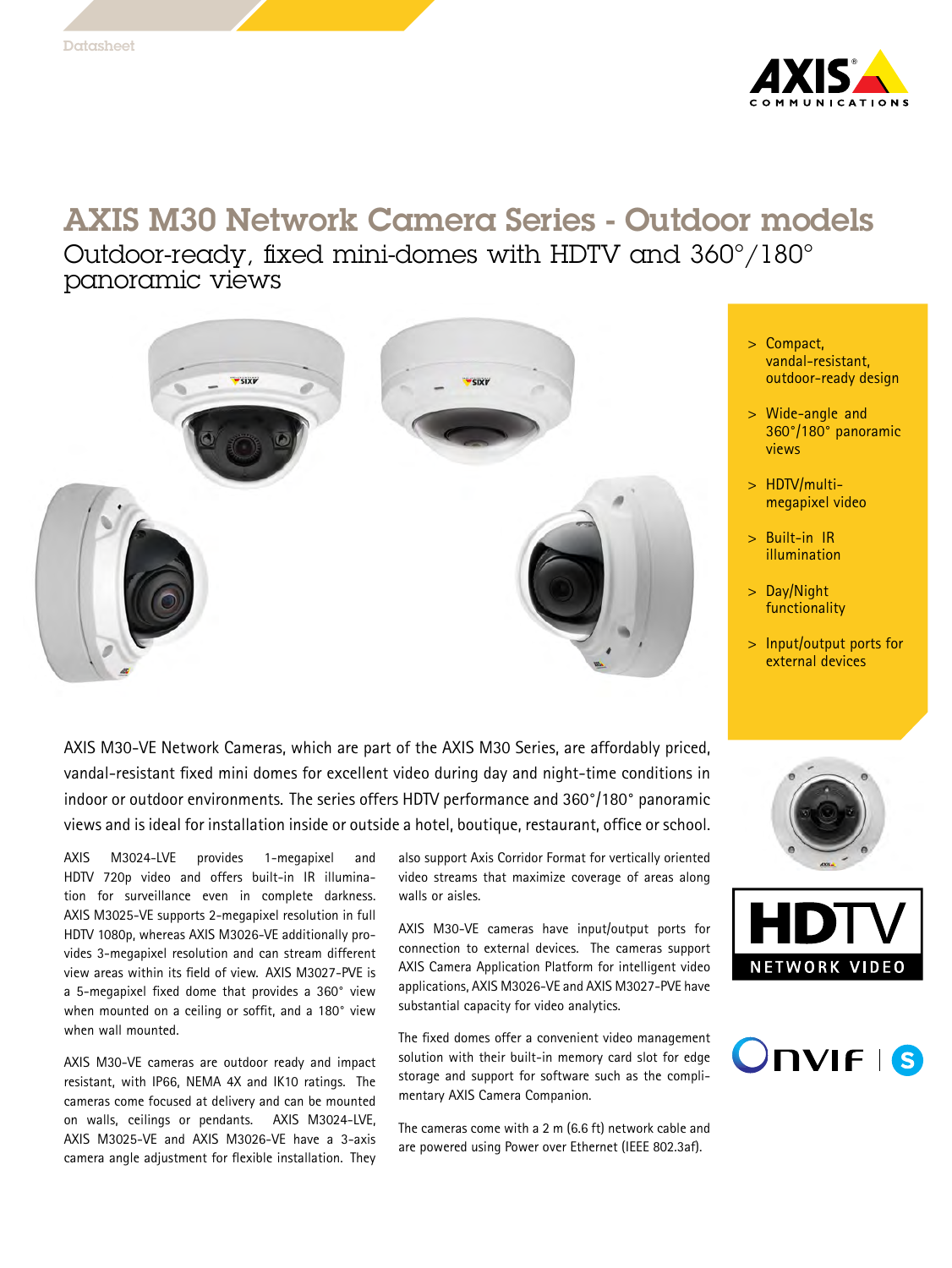## Compact and affordable day/night fixed domes

#### **HDTV and multi-megapixel models**

AXIS M30-VE cameras – with different viewing angle, resolution, frame rate and intelligent video capacity - have been optimized to provide best in class performance for the different application needs of price-sensitive customers.

#### **360°/180° panoramic views**

AXIS M3027-PVE is <sup>a</sup> 360°/180° fixed dome that can be used to help detect activities, track the flow of people and improve area management.

AXIS M3027-PVE supports several viewing modes: 360° overview and dewarped views such as panorama, double panorama and quad views. The camera also provides view area modes where users can digitally pan, tilt and zoom in on areas of interest.



*Top: 360° overview area Below: Dewarped view area*

#### **Day/night functionality and IR illumination**

The day/night functionality in AXIS M30-VE cameras is useful for surveillance in indoor or outdoor environments with changing lighting conditions. The day/night functionality involves an automatically removable infrared-cut filter in the cameras. The filter is on during daytime or bright conditions, enabling the cameras to produce colors as the human eye sees them. In nighttime or low-light conditions, the filter is removed to enable the cameras to take advantage of invisible near-infrared light. This functionality allows the cameras to extend their usefulness in low-light conditions and enables IR (infrared) illuminators to be used to further improve video quality in dark environments. AXIS M3024-LVE has built-in IR illuminators and is ideal for surveillance in complete darkness. AXIS M3024-LVE uses high-efficiency, long-life <sup>850</sup> nm IR LEDs.





The above images from AXIS M3024-LVE - depicting the same scenario of a man with a small flashlight in a dark room - show the difference that IR illumination makes for surveillance in the dark. IR light is invisible to the human eye but visible *to the camera. Top: Without IR illumination*

*Below: With IR illumination*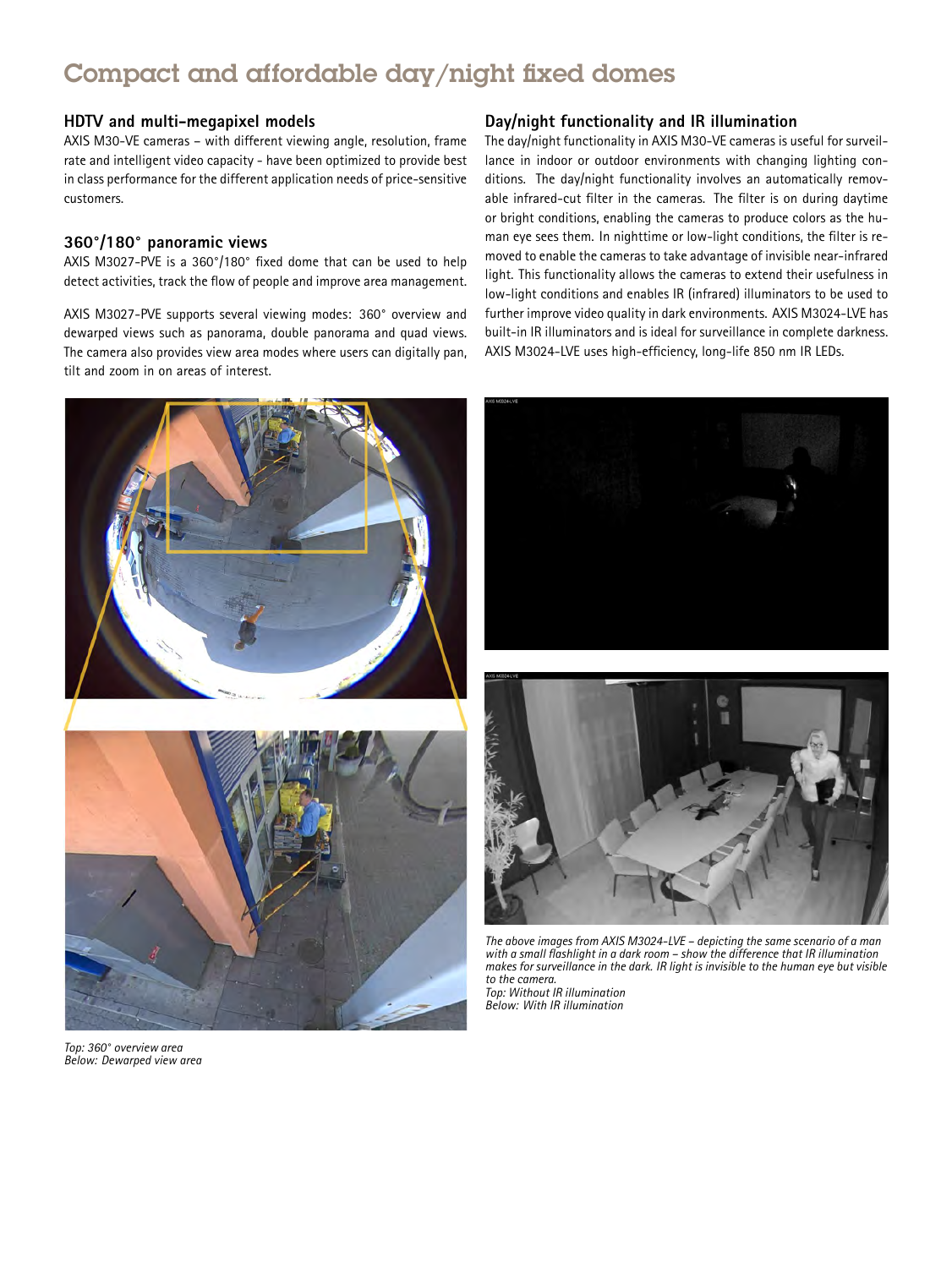# Technical Specifications - AXIS M30 Series - Outdoor models

| Models                                        | AXIS M3024-LVE: 1 MP / HDTV 720p, IR illumination<br>AXIS M3025-VE: 2 MP / HDTV 1080p<br>AXIS M3026-VE: 3 MP / HDTV 1080p<br>AXIS M3027-PVE: 5 MP, 360°/180°                                                                                                                                                                                                                                                                                                                                                  |
|-----------------------------------------------|---------------------------------------------------------------------------------------------------------------------------------------------------------------------------------------------------------------------------------------------------------------------------------------------------------------------------------------------------------------------------------------------------------------------------------------------------------------------------------------------------------------|
| Camera                                        |                                                                                                                                                                                                                                                                                                                                                                                                                                                                                                               |
| Image sensor                                  | AXIS M3024-LVE: 1/4" progressive scan RGB CMOS<br>AXIS M3025-VE: 1/2.7" progressive scan RGB CMOS<br>AXIS M3026-VE: 1/3.6" (effective) progressive scan RGB CMOS<br>AXIS M3027-PVE: 1/3.2" progressive scan RGB CMOS                                                                                                                                                                                                                                                                                          |
| Lens                                          | M12 mount, Fixed iris, Megapixel resolution, IR corrected<br>AXIS M3024-LVE: 2.8 mm, 77° view <sup>a</sup> , F2.0<br>AXIS M3025-VE: 3.6 mm, 91° view <sup>a</sup> , F2.0<br>AXIS M3026-VE: 2.0 mm, 106° view <sup>a</sup> , F2.0<br>AXIS M3027-PVE: 2.8 mm, 187° view <sup>a</sup> , F2.0                                                                                                                                                                                                                     |
| Day and night                                 | Automatically removable infrared-cut filter                                                                                                                                                                                                                                                                                                                                                                                                                                                                   |
| Light sensitivity/<br>minimum<br>illumination | AXIS M3024-LVE: Color: 0.8-100000 lux, F2.0,<br>B/W: 0.16 lux, F2.0, 0 lux with IR illumination on<br>AXIS M3025-VE: Color: 0.8-100000 lux, F2.0,<br>B/W: 0.16 lux, F2.0<br>AXIS M3026-VE/M3027-PVE: Color: 0.3-200000 lux, F2.0,<br>B/W: 0.06 lux, F2.0                                                                                                                                                                                                                                                      |
| <b>Shutter time</b>                           | AXIS M3024-LVE/M3025-VE: 1/8000 s to 1/6 s<br>AXIS M3026-VE: 1/30500 s to 2 s<br>AXIS M3027-PVE: 1/24000 s to 2 s                                                                                                                                                                                                                                                                                                                                                                                             |
| Camera angle<br>adjustment                    | AXIS M3024-LVE: Pan +175°, Tilt 65°, Rotation +180°<br>AXIS M3025-VE/M3026-VE: Pan +175°, Tilt 70°, Rotation<br>$+180^\circ$<br>AXIS M3027-PVE: Rotation +180°                                                                                                                                                                                                                                                                                                                                                |
| Video                                         |                                                                                                                                                                                                                                                                                                                                                                                                                                                                                                               |
| Video                                         | H.264 Main Profile (MPEG-4 Part 10/AVC), Motion JPEG                                                                                                                                                                                                                                                                                                                                                                                                                                                          |
| compression                                   | AXIS M3026-VE/M3027-PVE: Also H.264 Baseline Profile                                                                                                                                                                                                                                                                                                                                                                                                                                                          |
| <b>Resolutions</b>                            | AXIS M3024-LVE: 1280x800 (1 MP) to 320x240<br>AXIS M3025-VE: 1920x1080 (2 MP/HDTV 1080p) to 320x240<br>AXIS M3026-VE: 2048x1536 (3 MP) to 160x120<br>AXIS M3027-PVE: 2592x1944 (5 MP) to 160x120                                                                                                                                                                                                                                                                                                              |
| Frame rate                                    | AXIS M3024-LVE/M3025-VE:<br>25/30 fps with power line frequency 50/60 Hz<br>AXIS M3026-VE: 3 MP capture mode:<br>16/20 fps with power line frequency 50/60 Hz<br>HDTV 1080p (1920x1080) and 2 MP (1600x1200) capture modes:<br>25/30 fps with power line frequency 50/60 Hz<br>AXIS M3027-PVE:<br>12 fps in 360° overview and panoramic views with power line<br>frequency 50/60 Hz                                                                                                                           |
| Video streaming                               | Multiple, individually configurable streams in H.264 and<br>Motion JPEG, Controllable frame rate and bandwidth<br>VBR/CBR H.264                                                                                                                                                                                                                                                                                                                                                                               |
| Multi-view<br>streaming                       | AXIS M3026-VE: Up to 8 individually cropped out view areas.<br>When streaming 4 view areas and 1 overview in VGA resolution,<br>the frame rate is 16/20 fps per stream with power line frequency<br>50/60 Hz (3 MP capture mode)<br>AXIS M3027-PVE: 360° overview. Dewarped panorama, double<br>panorama and quad views. Up to 4 individually cropped out<br>and dewarped view areas. When streaming 4 dewarped view<br>areas and one 360° overview in VGA resolution, the frame rate is<br>10 fps per stream |
| Pan/Tilt/Zoom                                 | AXIS M3024-LVE/M3025-VE: Digital PTZ<br>AXIS M3026-VE: Digital PTZ, Preset positions, Guard tour<br>AXIS M3027-PVE: Digital PTZ of view areas, Preset positions,<br>Guard tour. Digital PT of panorama, double panorama and quad<br>views                                                                                                                                                                                                                                                                     |
| Image settings                                | Compression, Color, Brightness, Sharpness, Contrast, White<br>balance, Exposure control, Backlight compensation, Wide<br>Dynamic Range – dynamic contrast, Text and image overlay,<br>Mirroring of images, Privacy mask<br>AXIS M3024-LVE/M3025-VE/M3026-VE: Rotation: 0°, 90°,<br>180°, 270°, including Corridor Format<br>AXIS M3026-VE/M3027-PVE: Exposure zones, Fine tuning of<br>low light behavior<br>AXIS M3027-PVE: Rotation: 0°, 180°                                                               |
| Network                                       |                                                                                                                                                                                                                                                                                                                                                                                                                                                                                                               |
| Security                                      | Password protection, IP address filtering, HTTPS <sup>b</sup> encryption,<br>IEEE 802.1X <sup>b</sup> network access control, Digest authentication, User<br>access log                                                                                                                                                                                                                                                                                                                                       |

| System integration<br>Application<br>Open API for software integration, including VAPIX <sup>®</sup><br>and AXIS Camera Application Platform, specifications at<br>Programming<br><b>Interface</b><br>www.axis.com<br>AXIS Video Hosting System (AVHS) with One-Click Camera<br>Connection<br>ONVIF Profile S, specification at www.onvif.org<br>Intelligent video<br>Video motion detection. Active tampering alarm.<br>AXIS Camera Application Platform enabling installation of<br>additional applications<br>Intelligent video, Edge storage events, External input<br>Event triggers<br>File upload: FTP, HTTP, network share and email<br><b>Event actions</b><br>Notification: email, HTTP and TCP<br>External output activation<br>Video recording to edge storage<br>Pre- and post-alarm video buffering<br>AXIS M3026-VE/M3027-PVE: Go to PTZ preset, Guard tour<br>Event data<br>Data streaming<br>Built-in<br>Pixel counter<br>installation aids<br>General<br>IP66- and NEMA 4X-rated, IK10 impact-resistant aluminum<br>Casing<br>casing with transparent, polycarbonate cover and dehumidifying<br>membrane, Encapsulated electronics, Captive screws (resitorx 10)<br>Color: White NCS S 1002-B (for repainting instructions of skin<br>covers, contact your Axis partner)<br>Memory<br>AXIS M3024-LVE/M3025-VE: 256 MB RAM, 128 MB Flash<br>AXIS M3026-VE/M3027-PVE: 512 MB RAM, 128 MB Flash<br>Power<br>Power over Ethernet IEEE 802.3af/802.3at Type 1<br>AXIS M3024-LVE: Class 2, max. 6.3 W<br>AXIS M3025-VE: Class 2, max. 3.2 W<br>AXIS M3026-VE: Class 2, max. 4.5 W<br>AXIS M3027-PVE: Class 2, max. 4.5 W<br><b>IR</b> illumination<br>AXIS M3024-LVE: High-efficiency, long-life 850 nm IR LEDs.<br>Range of reach up to 10 m (33 ft) depending on scene<br><b>Connectors</b><br>Male RJ45 10BASE-T/100BASE-TX PoE on a 2 m (6.6 ft) network<br>cable, warranty can be maintained even when cable is cut-for<br>more information, contact your Axis partner<br>Terminal block for 1 alarm input and 1 output<br>Edge storage<br>MicroSD/microSDHC/microSDXC slot supporting memory card up |  |
|------------------------------------------------------------------------------------------------------------------------------------------------------------------------------------------------------------------------------------------------------------------------------------------------------------------------------------------------------------------------------------------------------------------------------------------------------------------------------------------------------------------------------------------------------------------------------------------------------------------------------------------------------------------------------------------------------------------------------------------------------------------------------------------------------------------------------------------------------------------------------------------------------------------------------------------------------------------------------------------------------------------------------------------------------------------------------------------------------------------------------------------------------------------------------------------------------------------------------------------------------------------------------------------------------------------------------------------------------------------------------------------------------------------------------------------------------------------------------------------------------------------------------------------------------------------------------------------------------------------------------------------------------------------------------------------------------------------------------------------------------------------------------------------------------------------------------------------------------------------------------------------------------------------------------------------------------------------------------------------------------------------------------------------------------------------------------------------------------------------------|--|
|                                                                                                                                                                                                                                                                                                                                                                                                                                                                                                                                                                                                                                                                                                                                                                                                                                                                                                                                                                                                                                                                                                                                                                                                                                                                                                                                                                                                                                                                                                                                                                                                                                                                                                                                                                                                                                                                                                                                                                                                                                                                                                                        |  |
|                                                                                                                                                                                                                                                                                                                                                                                                                                                                                                                                                                                                                                                                                                                                                                                                                                                                                                                                                                                                                                                                                                                                                                                                                                                                                                                                                                                                                                                                                                                                                                                                                                                                                                                                                                                                                                                                                                                                                                                                                                                                                                                        |  |
|                                                                                                                                                                                                                                                                                                                                                                                                                                                                                                                                                                                                                                                                                                                                                                                                                                                                                                                                                                                                                                                                                                                                                                                                                                                                                                                                                                                                                                                                                                                                                                                                                                                                                                                                                                                                                                                                                                                                                                                                                                                                                                                        |  |
|                                                                                                                                                                                                                                                                                                                                                                                                                                                                                                                                                                                                                                                                                                                                                                                                                                                                                                                                                                                                                                                                                                                                                                                                                                                                                                                                                                                                                                                                                                                                                                                                                                                                                                                                                                                                                                                                                                                                                                                                                                                                                                                        |  |
|                                                                                                                                                                                                                                                                                                                                                                                                                                                                                                                                                                                                                                                                                                                                                                                                                                                                                                                                                                                                                                                                                                                                                                                                                                                                                                                                                                                                                                                                                                                                                                                                                                                                                                                                                                                                                                                                                                                                                                                                                                                                                                                        |  |
|                                                                                                                                                                                                                                                                                                                                                                                                                                                                                                                                                                                                                                                                                                                                                                                                                                                                                                                                                                                                                                                                                                                                                                                                                                                                                                                                                                                                                                                                                                                                                                                                                                                                                                                                                                                                                                                                                                                                                                                                                                                                                                                        |  |
|                                                                                                                                                                                                                                                                                                                                                                                                                                                                                                                                                                                                                                                                                                                                                                                                                                                                                                                                                                                                                                                                                                                                                                                                                                                                                                                                                                                                                                                                                                                                                                                                                                                                                                                                                                                                                                                                                                                                                                                                                                                                                                                        |  |
|                                                                                                                                                                                                                                                                                                                                                                                                                                                                                                                                                                                                                                                                                                                                                                                                                                                                                                                                                                                                                                                                                                                                                                                                                                                                                                                                                                                                                                                                                                                                                                                                                                                                                                                                                                                                                                                                                                                                                                                                                                                                                                                        |  |
|                                                                                                                                                                                                                                                                                                                                                                                                                                                                                                                                                                                                                                                                                                                                                                                                                                                                                                                                                                                                                                                                                                                                                                                                                                                                                                                                                                                                                                                                                                                                                                                                                                                                                                                                                                                                                                                                                                                                                                                                                                                                                                                        |  |
|                                                                                                                                                                                                                                                                                                                                                                                                                                                                                                                                                                                                                                                                                                                                                                                                                                                                                                                                                                                                                                                                                                                                                                                                                                                                                                                                                                                                                                                                                                                                                                                                                                                                                                                                                                                                                                                                                                                                                                                                                                                                                                                        |  |
|                                                                                                                                                                                                                                                                                                                                                                                                                                                                                                                                                                                                                                                                                                                                                                                                                                                                                                                                                                                                                                                                                                                                                                                                                                                                                                                                                                                                                                                                                                                                                                                                                                                                                                                                                                                                                                                                                                                                                                                                                                                                                                                        |  |
|                                                                                                                                                                                                                                                                                                                                                                                                                                                                                                                                                                                                                                                                                                                                                                                                                                                                                                                                                                                                                                                                                                                                                                                                                                                                                                                                                                                                                                                                                                                                                                                                                                                                                                                                                                                                                                                                                                                                                                                                                                                                                                                        |  |
| to 64 GB (card not included), Support for recording to dedicated<br>network-attached storage (NAS)                                                                                                                                                                                                                                                                                                                                                                                                                                                                                                                                                                                                                                                                                                                                                                                                                                                                                                                                                                                                                                                                                                                                                                                                                                                                                                                                                                                                                                                                                                                                                                                                                                                                                                                                                                                                                                                                                                                                                                                                                     |  |
| -30 °C to 50 °C (-22 °F to 122 °F)<br>Operating<br>conditions<br>Humidity 10-100% RH (condensing)                                                                                                                                                                                                                                                                                                                                                                                                                                                                                                                                                                                                                                                                                                                                                                                                                                                                                                                                                                                                                                                                                                                                                                                                                                                                                                                                                                                                                                                                                                                                                                                                                                                                                                                                                                                                                                                                                                                                                                                                                      |  |
| EN 55022 Class B, EN 55024, EN 61000-6-1, EN 61000-6-2,<br><b>Approvals</b><br>FCC Part 15 Subpart B Class B, ICES-003 Class B, VCCI Class B,<br>C-tick AS/NZS CISPR 22 Class B, KCC KN22 Class B, KN24,<br>IEC/EN/UL 60950-22, EN 50581, IEC 60529 IP66,<br>NEMA 250 Type 4X, IEC 62262 IK10<br>AXIS M3024-LVE: IEC 62471                                                                                                                                                                                                                                                                                                                                                                                                                                                                                                                                                                                                                                                                                                                                                                                                                                                                                                                                                                                                                                                                                                                                                                                                                                                                                                                                                                                                                                                                                                                                                                                                                                                                                                                                                                                             |  |
| Weight<br>AXIS M3024-LVE: 770 q (1.7 lb)<br>AXIS M3025-VE/M3026-VE/M3027-PVE: 740 g (1.6 lb)                                                                                                                                                                                                                                                                                                                                                                                                                                                                                                                                                                                                                                                                                                                                                                                                                                                                                                                                                                                                                                                                                                                                                                                                                                                                                                                                                                                                                                                                                                                                                                                                                                                                                                                                                                                                                                                                                                                                                                                                                           |  |
| Included<br>Installation Guide, Installation and Management Software CD,<br>Windows decoder 1-user license, Drill hole template, Resitorx<br>accessories<br>L-key, Terminal block connector                                                                                                                                                                                                                                                                                                                                                                                                                                                                                                                                                                                                                                                                                                                                                                                                                                                                                                                                                                                                                                                                                                                                                                                                                                                                                                                                                                                                                                                                                                                                                                                                                                                                                                                                                                                                                                                                                                                            |  |
| Video<br>AXIS Camera Companion (included), AXIS Camera Station and<br>video management software from Axis' Application<br>management<br>software<br>Development Partners (not included). Client side dewarping of<br>AXIS M3027-PVE 360° overview is supported in Axis' video<br>management software and also by some partners. For more<br>information, see www.axis.com/products/video/software                                                                                                                                                                                                                                                                                                                                                                                                                                                                                                                                                                                                                                                                                                                                                                                                                                                                                                                                                                                                                                                                                                                                                                                                                                                                                                                                                                                                                                                                                                                                                                                                                                                                                                                      |  |
| Axis 1-year warranty and AXIS Extended Warranty option, see<br>Warranty<br>www.axis.com/warranty                                                                                                                                                                                                                                                                                                                                                                                                                                                                                                                                                                                                                                                                                                                                                                                                                                                                                                                                                                                                                                                                                                                                                                                                                                                                                                                                                                                                                                                                                                                                                                                                                                                                                                                                                                                                                                                                                                                                                                                                                       |  |

a. Horizontal angle of view<br>b. This product includes software developed by the OpenSSL Project for use in the<br>OpenSSL Toolkit (http://www.openssl.org/), and cryptographic software written by<br>Eric Young (eay@cryptsoft.com).

**More information is available at www.axis.com**